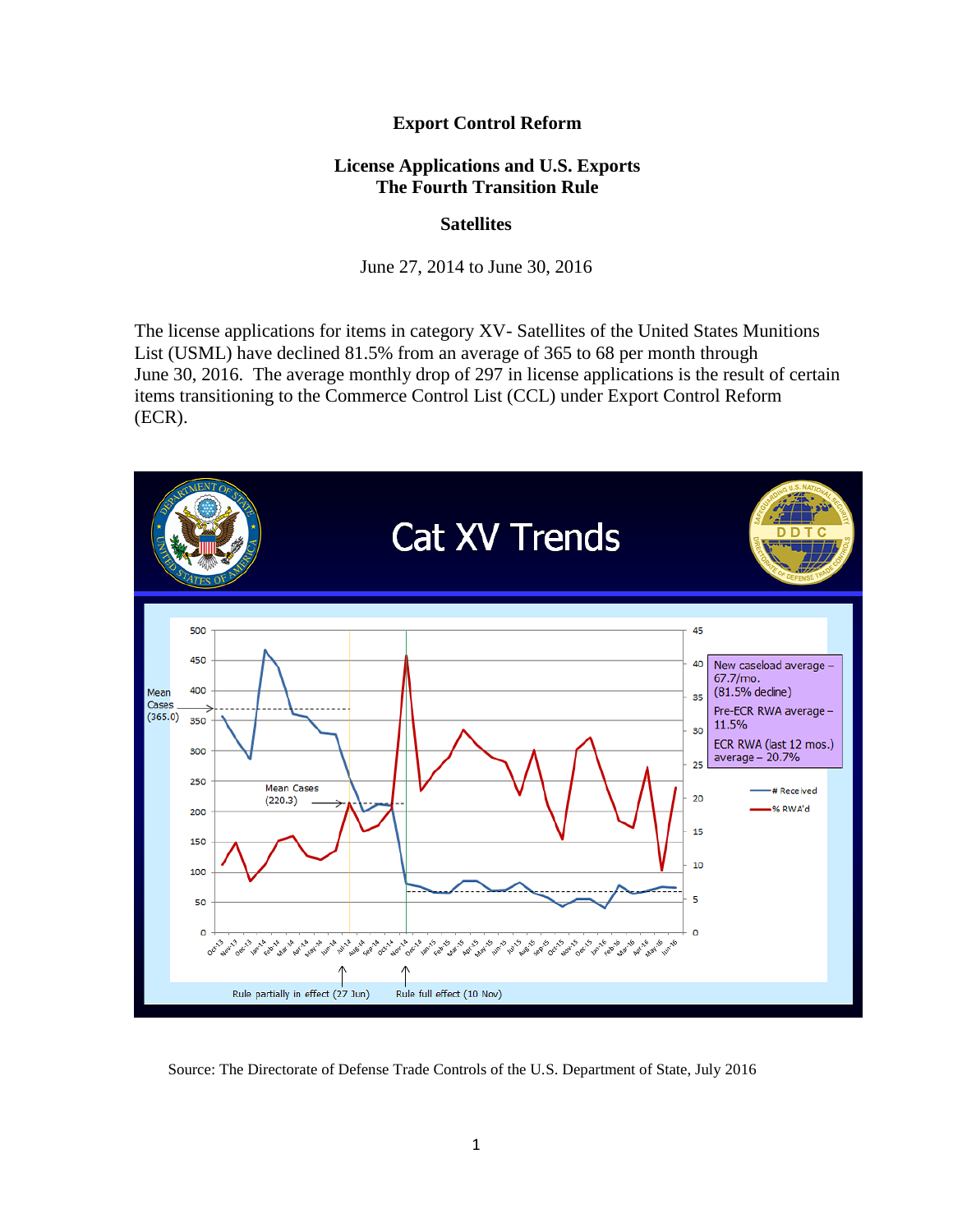Since the Fourth ECR Transition Rule became effective on June 27, 2014, the average number of Bureau of Industry and Security (BIS) license applications for the four 9x515 items created by this rule is 89 per month through June 30, 2016. The approval rate is 79.6%.



**BIS License Applications for the Fourth ECR Transition Rule June 27, 2014 to June 30, 2016**

Source: Commerce U.S. Exports Exporter Support System, July 2016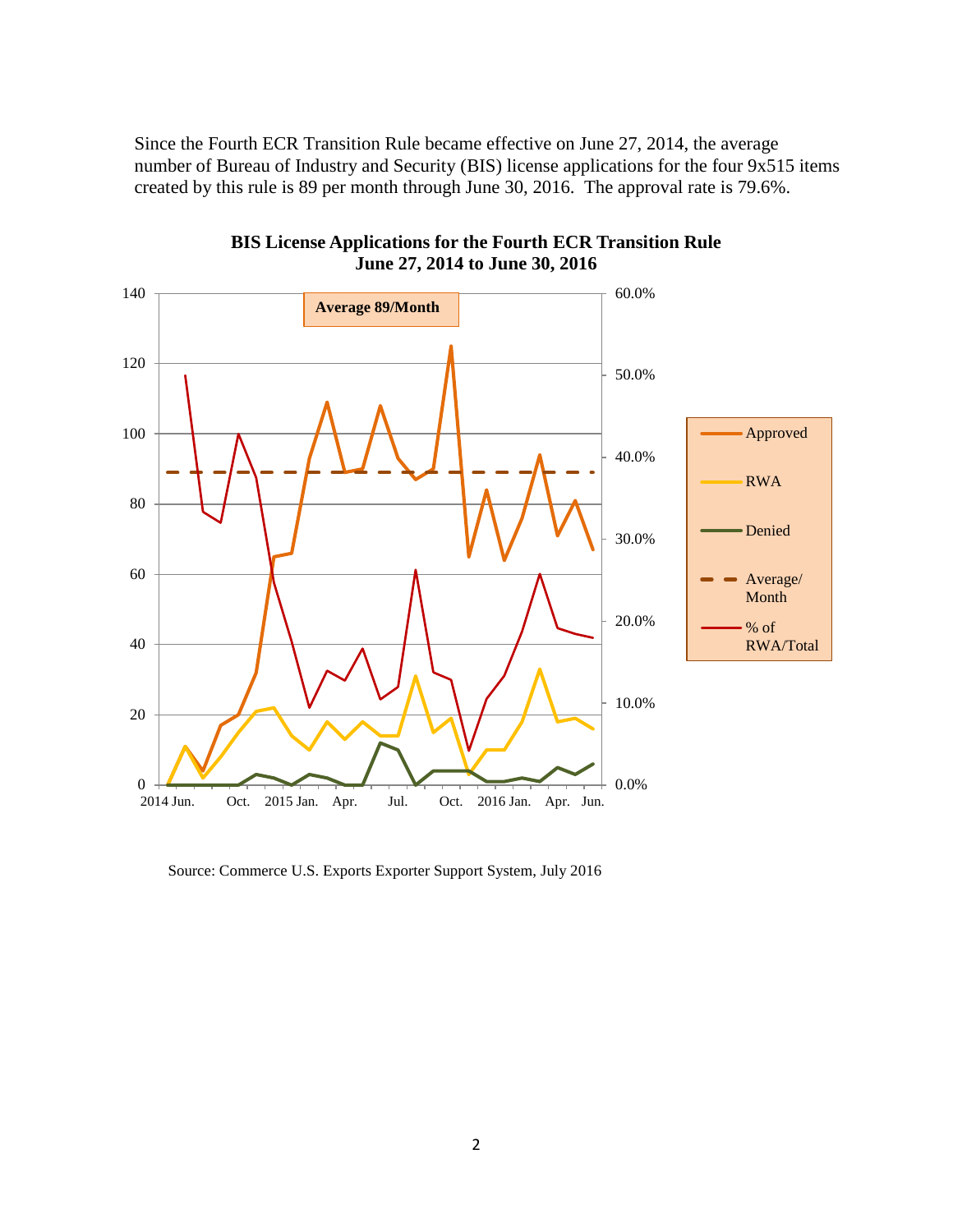From June 27, 2014 to the second quarter of 2016, U.S. exports of items under the Fourth ECR transition Rule – Satellites items (9x515) under BIS jurisdiction totaled 4,830 shipments for \$2.5 billion.



# The U.S. Cumulative Exports of the Fourth ECR Transition Rule Items under BIS Jurisdiction June 27, 2014 to June 30, 2016

Source: The U.S. Customs and Boarder Protection, Automated Export System, July 2016



Source: The U.S. Customs and Boarder Protection, Automated Export System, July 2016